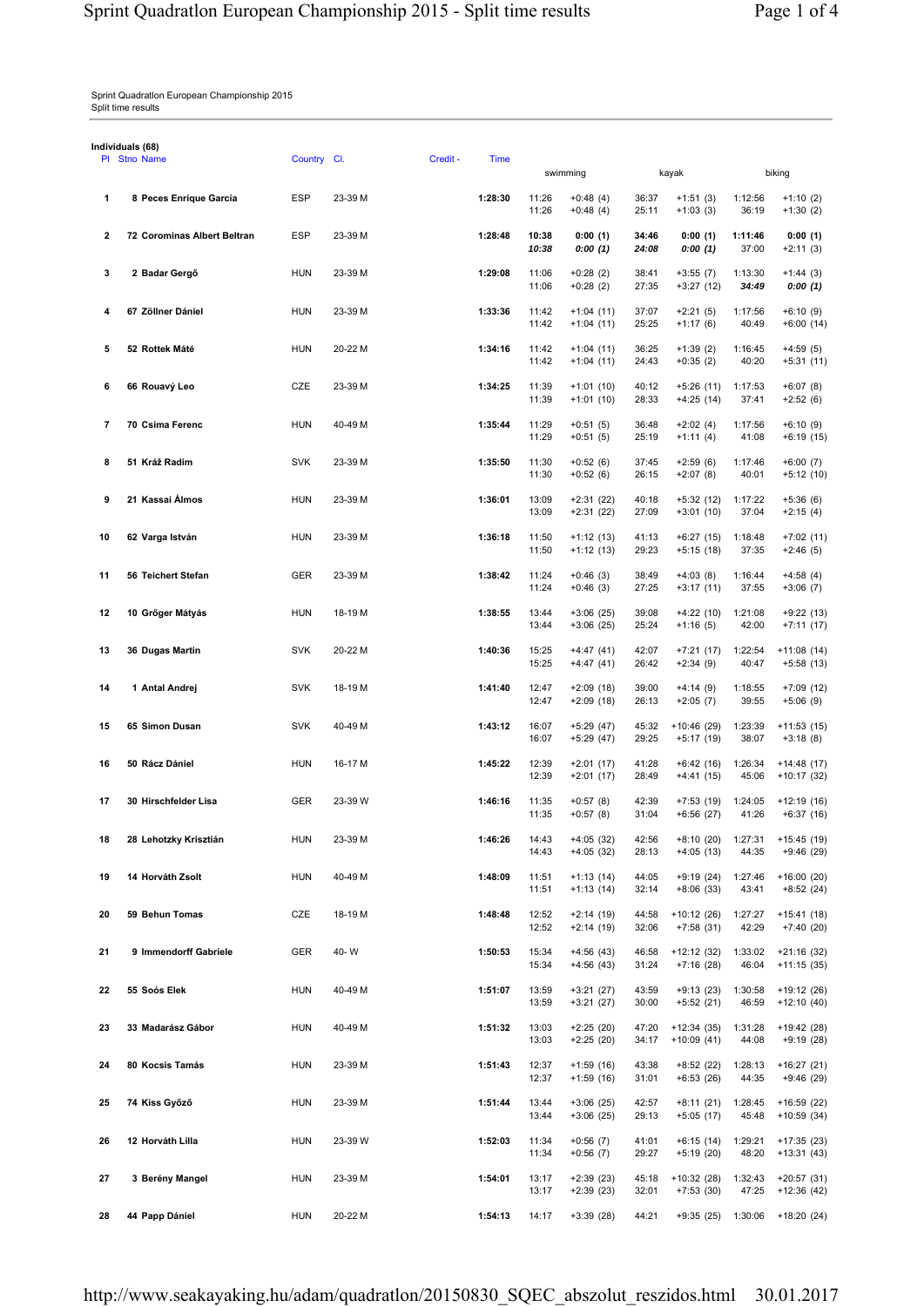|    |                      |            |         |         |         | 14:17          | $+3:39(28)$                  | 30:04            | $+5:56(23)$                  | 45:45            | $+10:56(33)$                 |
|----|----------------------|------------|---------|---------|---------|----------------|------------------------------|------------------|------------------------------|------------------|------------------------------|
| 29 | 18 Kastner Jürgen    | <b>GER</b> | 50-59 M |         | 1:54:24 | 14:53<br>14:53 | $+4:15(36)$<br>$+4:15(36)$   | 47:01<br>32:08   | $+12:15(33)$<br>$+8:00(32)$  | 1:31:00<br>43:59 | +19:14 (27)<br>$+9:10(26)$   |
| 30 | 4 Bittera Csaba      | <b>HUN</b> | 23-39 M |         | 1:54:29 | 14:50<br>14:50 | $+4:12(34)$<br>$+4:12(34)$   | 45:33<br>30:43   | $+10:47(30)$<br>$+6:35(25)$  | 1:35:08<br>49:35 | +23:22 (36)<br>+14:46 (47)   |
| 31 | 49 Mejzlík Petr      | CZE        | 50-59 M |         | 1:54:57 | 15:14<br>15:14 | $+4:36(40)$<br>$+4:36(40)$   | 50:02<br>34:48   | $+15:16(42)$<br>$+10:40(43)$ | 1:32:21<br>42:19 | +20:35 (30)<br>$+7:30(19)$   |
| 32 | 77 Antal Dénes       | <b>HUN</b> | 23-39 M |         | 1:55:10 | 15:46<br>15:46 | $+5:08(44)$<br>$+5:08(44)$   | 48:27<br>32:41   | +13:41 (38)<br>$+8:33(37)$   | 1:32:12<br>43:45 | +20:26 (29)<br>$+8:56(25)$   |
| 33 | 17 Juvanzic Edina    | <b>HUN</b> | 23-39 W |         | 1:55:35 | 17:03<br>17:03 | $+6:25(55)$<br>$+6:25(55)$   | 51:49<br>34:46   | $+17:03(46)$<br>$+10:38(42)$ | 1:34:38<br>42:49 | +22:52 (35)<br>$+8:00(21)$   |
| 34 | 71 Csima Laura       | <b>HUN</b> | 16-17 W |         | 1:56:15 | 11:36<br>11:36 | $+0:58(9)$<br>$+0:58(9)$     | 40:45<br>29:09   | $+5:59(13)$<br>$+5:01(16)$   | 1:30:18<br>49:33 | +18:32 (25)<br>+14:44 (46)   |
| 35 | 45 Partics Péter     | <b>HUN</b> | 23-39 M |         | 1:57:15 | 13:05<br>13:05 | $+2:27(21)$<br>$+2:27(21)$   | 50:31<br>37:26   | $+15:45(43)$<br>$+13:18(51)$ | 1:34:31<br>44:00 | +22:45 (34)<br>+9:11 (27)    |
| 36 | 16 Hugyecz Balázs    | <b>HUN</b> | 23-39 M |         | 1:57:32 | 16:01<br>16:01 | $+5:23(46)$<br>$+5:23(46)$   | 48:25<br>32:24   | $+13:39(37)$<br>$+8:16(36)$  | 1:33:23<br>44:58 | $+21:37(33)$<br>+10:09 (31)  |
| 37 | 78 Németh István     | <b>HUN</b> | 23-39 M |         | 1:58:04 | 16:14<br>16:14 | $+5:36(48)$<br>$+5:36(48)$   | 49:18<br>33:04   | $+14:32(40)$<br>$+8:56(39)$  | 1:36:33<br>47:15 | +24:47 (39)<br>+12:26 (41)   |
| 38 | 38 Mikonya Nándor    | <b>HUN</b> | 23-39 M |         | 1:58:15 | 14:48<br>14:48 | $+4:10(33)$<br>$+4:10(33)$   | 54:55<br>40:07   | $+20:09(51)$<br>+15:59 (58)  | 1:37:03<br>42:08 | +25:17 (40)<br>$+7:19(18)$   |
| 39 | 25 Kovács László     | <b>HUN</b> | 23-39 M |         | 1:59:02 | 14:31<br>14:31 | $+3:53(30)$<br>$+3:53(30)$   | 46:50<br>32:19   | $+12:04(31)$<br>$+8:11(35)$  | 1:36:27<br>49:37 | +24:41 (37)<br>$+14:48(49)$  |
| 40 | 13 Horváth Zsolt     | <b>HUN</b> | 23-39 M |         | 1:59:27 | 17:32<br>17:32 | $+6:54(57)$<br>+6:54 (57)    | 55:40<br>38:08   | $+20:54(53)$<br>$+14:00(52)$ | 1:38:45<br>43:05 | +26:59 (42)<br>$+8:16(23)$   |
| 41 | 23 Kovács Bence      | <b>HUN</b> | 18-19 M |         | 2:00:33 | 15:00<br>15:00 | $+4:22(38)$<br>$+4:22(38)$   | 47:15<br>32:15   | $+12:29(34)$<br>$+8:07(34)$  | 1:36:32<br>49:17 | $+24:46(38)$<br>+14:28 (45)  |
| 42 | 19 Kai-Dieter Rudolf | <b>GER</b> | 50-59 M |         | 2:00:57 | 16:32<br>16:32 | $+5:54(52)$<br>$+5:54(52)$   | 1:01:58<br>45:26 | $+27:12(64)$<br>$+21:18(65)$ | 1:42:21<br>40:23 | $+30:35(48)$<br>$+5:34(12)$  |
| 43 | 46 Skovajsova Patric | <b>SVK</b> | 18-19 W | $-0:39$ | 2:01:36 | 14:58<br>14:58 | $+4:20(37)$<br>$+4:20(37)$   | 45:13<br>30:15   | $+10:27(27)$<br>$+6:07(24)$  | 1:39:23<br>54:10 | $+27:37(44)$<br>+19:21 (58)  |
| 44 | 31 Heines Lotte      | <b>GER</b> | 16-17 W |         | 2:01:46 | 13:42<br>13:42 | $+3:04(24)$<br>$+3:04(24)$   | 51:51<br>38:09   | $+17:05(47)$<br>$+14:01(53)$ | 1:38:43<br>46:52 | $+26:57(41)$<br>+12:03 (39)  |
| 45 | 5 Moehler Christian  | GER        | 23-39 M |         | 2:01:47 | 16:20<br>16:20 | $+5:42(51)$<br>$+5:42(51)$   | 57:00<br>40:40   | $+22:14(58)$<br>$+16:32(60)$ | 1:39:54<br>42:54 | +28:08 (45)<br>$+8:05(22)$   |
| 46 | 34 Magyar Gábor      | <b>HUN</b> | 50-59 M |         | 2:04:30 | 15:27<br>15:27 | $+4:49(42)$<br>+4:49 (42)    | 49:09<br>33:42   | $+14:23(39)$<br>+9:34 (40)   | 1:39:08<br>49:59 | +27:22 (43)<br>+15:10 (50)   |
| 47 | 15 Hörömpöli Róbert  | <b>HUN</b> | 40-49 M |         | 2:04:44 | 14:35<br>14:35 | $+3:57(31)$<br>$+3:57(31)$   | 56:06<br>41:31   | $+21:20(54)$<br>$+17:23(61)$ | 1:42:19<br>46:13 | $+30:33(47)$<br>+11:24 (36)  |
| 48 | 73 Szél Pál          | <b>HUN</b> | 23-39 M |         | 2:05:30 | 16:57<br>16:57 | +6:19 (53)<br>$+6:19(53)$    | 56:58<br>40:01   | $+22:12(57)$<br>$+15:53(57)$ | 1:43:45<br>46:47 | +31:59 (49)<br>+11:58 (38)   |
| 49 | 42 Nemes Cristian    | <b>ROM</b> | 40-49 M |         | 2:07:42 | 18:46<br>18:46 | +8:08 (61)<br>$+8:08(61)$    | 53:38<br>34:52   | $+18:52(48)$<br>$+10:44(44)$ | 1:45:10<br>51:32 | +33:24 (52)<br>$+16:43(56)$  |
| 50 | 69 Ferenczi Balázs   | <b>HUN</b> | 23-39 M |         | 2:08:55 | 16:14<br>16:14 | $+5:36(48)$<br>$+5:36(48)$   | 56:40<br>40:26   | $+21:54(55)$<br>$+16:18(59)$ | 1:46:54<br>50:14 | $+35:08(58)$<br>+15:25 (52)  |
| 51 | 43 Németh Attila     | <b>HUN</b> | 50-59 M |         | 2:09:59 | 17:53<br>17:53 | $+7:15(59)$<br>$+7:15(59)$   | 55:04<br>37:11   | $+20:18(52)$<br>$+13:03(50)$ | 1:44:39<br>49:35 | $+32:53(51)$<br>$+14:46(47)$ |
| 52 | 11 Horváth Andrea    | <b>HUN</b> | 40-W    |         | 2:10:09 | -----          |                              | -----            |                              | -----            |                              |
| 53 | 32 Dugasova Lujza    | <b>SVK</b> | 23-39 W |         | 2:10:28 | 15:11<br>15:11 | $+4:33(39)$<br>$+4:33(39)$   | 51:11<br>36:00   | $+16:25(45)$<br>$+11:52(47)$ | 1:45:40<br>54:29 | $+33:54(53)$<br>+19:40 (59)  |
| 54 | 20 Kalmár Zoltán     | <b>HUN</b> | 23-39 M |         | 2:11:16 | 17:02<br>17:02 | $+6:24(54)$<br>$+6:24(54)$   | 59:54<br>42:52   | $+25:08(62)$<br>$+18:44(63)$ | 1:46:11<br>46:17 | $+34:25(54)$<br>+11:28 (37)  |
| 55 | 39 Kotlárik Milo     | <b>SVK</b> | 60-M    |         | 2:12:14 | 14:51<br>14:51 | $+4:13(35)$<br>$+4:13(35)$   | 53:55<br>39:04   | $+19:09(49)$<br>$+14:56(56)$ | 1:46:31<br>52:36 | +34:45 (57)<br>+17:47 (57)   |
| 56 | 79 Kálmán Viktoria   | <b>HUN</b> | 23-39 W |         | 2:13:51 | 14:30<br>14:30 | $+3:52(29)$<br>$+3:52(29)$   | 49:46<br>35:16   | $+15:00(41)$<br>$+11:08(45)$ | 1:46:20<br>56:34 | $+34:34(56)$<br>+21:45 (62)  |
| 57 | 68 Mikolas Zdnek     | CZE        | 60-M    |         | 2:14:09 | 21:15<br>21:15 | $+10:37(65)$<br>$+10:37(65)$ | 59:52<br>38:37   | $+25:06(61)$<br>+14:29 (54)  | 1:50:24<br>50:32 | $+38:38(61)$<br>+15:43 (53)  |
| 58 | 64 Zakariás István   | <b>HUN</b> | 60-M    |         | 2:15:49 | 19:07          | $+8:29(62)$                  | 57:51            | $+23:05(59)$                 | 1:53:58          | +42:12 (63)                  |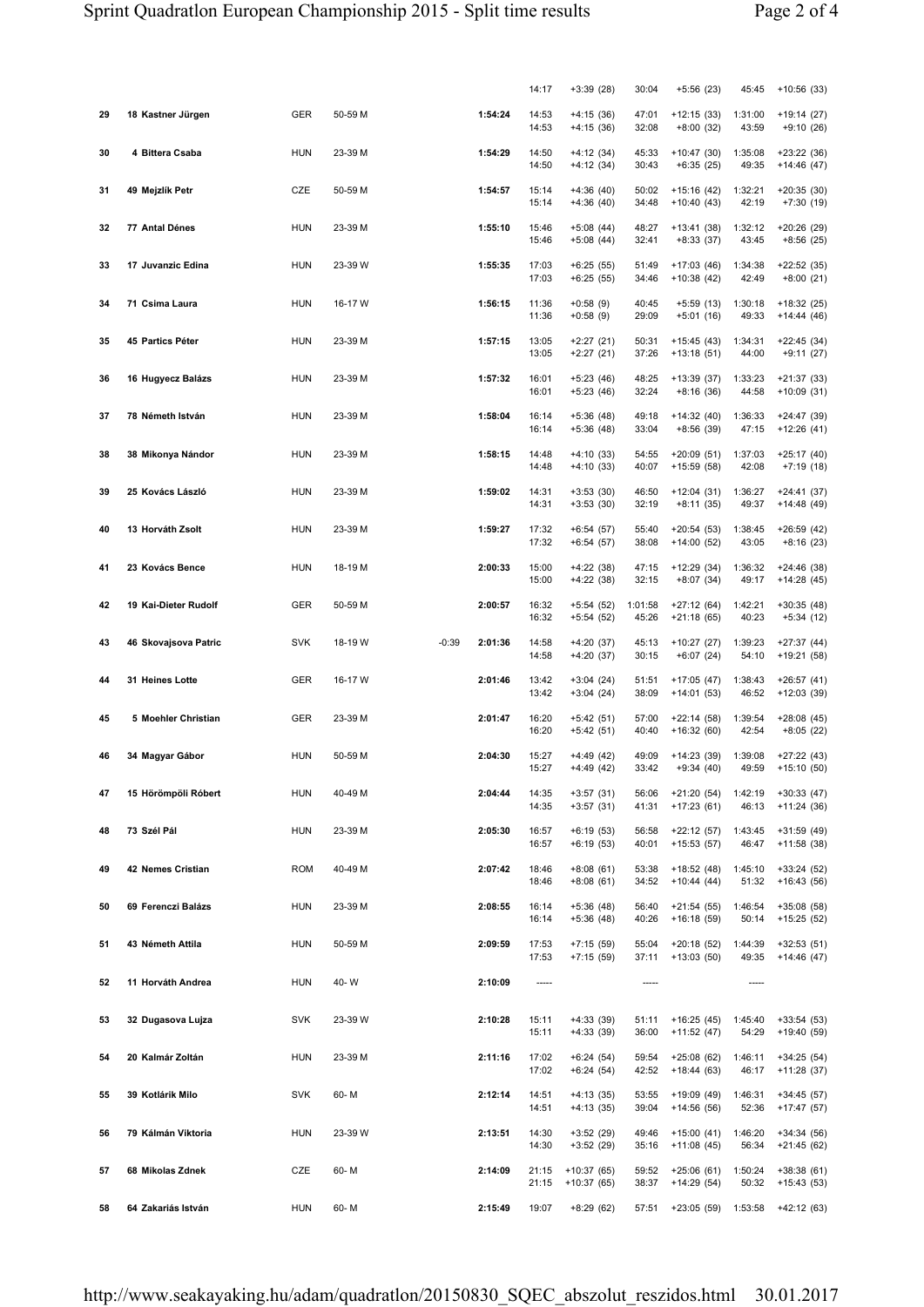**Relays (26)**

|    |                      |            |         |         | 19:07 | $+8:29(62)$  | 38:44   | $+14:36(55)$ | 56:07   | $+21:18(61)$ |
|----|----------------------|------------|---------|---------|-------|--------------|---------|--------------|---------|--------------|
| 59 | 27 Kovács Zsolt      | <b>HUN</b> | 20-22 M | 2:16:25 | 18:15 | $+7:37(60)$  | 54:14   | $+19:28(50)$ | 1:49:12 | $+37:26(60)$ |
|    |                      |            |         |         | 18:15 | $+7:37(60)$  | 35:59   | $+11:51(46)$ | 54:58   | $+20:09(60)$ |
| 60 | 63 Danisova Veronika | <b>SVK</b> | 20-22 W | 2:16:36 | 15:57 | $+5:19(45)$  | 47:29   | $+12:43(36)$ | 1:44:30 | $+32:44(50)$ |
|    |                      |            |         |         | 15:57 | $+5:19(45)$  | 31:32   | $+7:24(29)$  | 57:01   | $+22:12(64)$ |
| 60 | 35 Antol Martin      | <b>SVK</b> | 18-19 M | 2:16:36 | 17:49 | $+7:11(58)$  | 50:43   | $+15:57(44)$ | 1:41:24 | $+29:38(46)$ |
|    |                      |            |         |         | 17:49 | $+7:11(58)$  | 32:54   | $+8:46(38)$  | 50:41   | $+15:52(55)$ |
| 62 | 41 Nagy Gergely      | <b>HUN</b> | 23-39 M | 2:17:22 | 16:17 | $+5:39(50)$  | 59:02   | $+24:16(60)$ | 1:49:04 | $+37:18(59)$ |
|    |                      |            |         |         | 16:17 | $+5:39(50)$  | 42:45   | $+18:37(62)$ | 50:02   | $+15:13(51)$ |
| 63 | 37 Duička Michal     | <b>SVK</b> | 23-39 M | 2:19:59 | 19:52 | $+9:14(63)$  | 56:57   | $+22:11(56)$ | 1:46:11 | $+34:25(54)$ |
|    |                      |            |         |         | 19:52 | $+9:14(63)$  | 37:05   | $+12:57(49)$ | 49:14   | $+14:25(44)$ |
| 64 | 76 Gaiodi Viktor     | <b>HUN</b> | 40-49 M | 2:23:45 | 17:04 | $+6:26(56)$  | 1:02:48 | $+28:02(65)$ | 1:53:27 | $+41:41(62)$ |
|    |                      |            |         |         | 17:04 | $+6:26(56)$  | 45:44   | $+21:36(66)$ | 50:39   | $+15:50(54)$ |
| 65 | 26 Kovács Zsolt      | <b>HUN</b> | 50-59 M | 2:33:05 | 23:51 | $+13:13(66)$ | 1:00:08 | $+25:22(63)$ | 2:01:52 | $+50:06(64)$ |
|    |                      |            |         |         | 23:51 | $+13:13(66)$ | 36:17   | $+12:09(48)$ | 1:01:44 | $+26:55(66)$ |
| 66 | 57 Szabó Anita       | <b>HUN</b> | 23-39 W | 2:35:54 | 20:32 | $+9:54(64)$  | 1:06:17 | $+31:31(66)$ | 2:05:40 | $+53:54(66)$ |
|    |                      |            |         |         | 20:32 | $+9:54(64)$  | 45:45   | $+21:37(67)$ | 59:23   | $+24:34(65)$ |
| 67 | 47 Appelt Peter      | <b>GER</b> | 60-M    | 2:41:12 | 24:13 | $+13:35(67)$ | 1:08:33 | $+33:47(67)$ | 2:05:22 | $+53:36(65)$ |
|    |                      |            |         |         | 24:13 | $+13:35(67)$ | 44:20   | $+20:12(64)$ | 56:49   | $+22:00(63)$ |
|    |                      |            |         |         |       |              |         |              |         |              |
|    | 75 Borbély Rihárd    | <b>HUN</b> | 23-39 M | dnf     | 12:35 | $+1:57(15)$  | 42:35   | $+7:49(18)$  | -----   |              |
|    |                      |            |         |         | 12:35 | $+1:57(15)$  | 30:00   | $+5:52(21)$  |         |              |

|                | PI Stno Name                   | Country Cl. |             | Credit - | <b>Time</b> |                |                            |                |                              |                  |                              |
|----------------|--------------------------------|-------------|-------------|----------|-------------|----------------|----------------------------|----------------|------------------------------|------------------|------------------------------|
|                |                                |             |             |          |             |                | swimming                   |                | kayak                        |                  | biking                       |
| $\mathbf{1}$   | 204 Full four Tata             | <b>HUN</b>  | R 3-4 Men   | $-0:03$  | 1:26:12     | 10:58<br>10:58 | 0:00(1)<br>0:00(1)         | 34:33<br>23:35 | 0:00(1)<br>0:00(1)           | 1:10:46<br>36:13 | 0:00(1)<br>$+1:58(2)$        |
| $\overline{2}$ | 209 RÁÁB                       | <b>HUN</b>  | R 3-4 Men   |          | 1:32:18     | 12:34<br>12:34 | $+1:36(7)$<br>$+1:36(7)$   | 39:54<br>27:20 | $+5:21(7)$<br>$+3:45(6)$     | 1:16:28<br>36:34 | $+5:42(3)$<br>$+2:19(3)$     |
| 3              | 221 Ámokfutók                  | <b>HUN</b>  | R 3-4 Men   |          | 1:32:20     | 0.00           |                            | 36:33<br>36:33 | $+2:00(3)$<br>$+12:58(19)$   | 1:16:07<br>39:34 | $+5:21(2)$<br>$+5:19(6)$     |
| 4              | 207 LEGJOBB CSAPAT             | <b>HUN</b>  | R 3-4 Mixed |          | 1:37:38     | 11:34<br>11:34 | $+0:36(2)$<br>$+0:36(2)$   | 36:31<br>24:57 | $+1:58(2)$<br>$+1:22(2)$     | 1:19:23<br>42:52 | $+8:37(4)$<br>$+8:37(9)$     |
| 5              | 203 Fiúk a hegyről             | <b>HUN</b>  | R 2 Men     |          | 1:40:56     | 11:43<br>11:43 | $+0:45(3)$<br>$+0:45(3)$   | 51:43<br>40:00 | $+17:10(17)$<br>$+16:25(22)$ | 1:25:58<br>34:15 | $+15:12(9)$<br>0:00(1)       |
| 6              | 213 Team HG                    | <b>HUN</b>  | R 2 Men     |          | 1:41:14     | 11:51<br>11:51 | $+0:53(4)$<br>$+0:53(4)$   | 42:58<br>31:07 | $+8:25(11)$<br>$+7:32(12)$   | 1:20:20<br>37:22 | $+9:34(5)$<br>$+3:07(4)$     |
| $\overline{7}$ | 206 Klem-Kovács tanár-diák duó | <b>HUN</b>  | R 2 Men     |          | 1:42:15     | 12:56<br>12:56 | $+1:58(9)$<br>$+1:58(9)$   | 41:06<br>28:10 | $+6:33(10)$<br>$+4:35(9)$    | 1:20:22<br>39:16 | $+9:36(6)$<br>$+5:01(5)$     |
| 8              | 220 Békési-Grőger              | <b>HUN</b>  | R 2 Men     |          | 1:42:22     | 13:43<br>13:43 | $+2:45(13)$<br>$+2:45(13)$ | 38:47<br>25:04 | $+4:14(4)$<br>$+1:29(3)$     | 1:22:05<br>43:18 | $+11:19(7)$<br>$+9:03(11)$   |
| 9              | 211 Urbán-Gere                 | <b>HUN</b>  | R 2 Men     |          | 1:43:41     | 12:19<br>12:19 | $+1:21(6)$<br>$+1:21(6)$   | 39:39<br>27:20 | $+5:06(6)$<br>$+3:45(6)$     | 1:22:19<br>42:40 | $+11:33(8)$<br>$+8:25(8)$    |
| 10             | 216 X2Survive Team             | <b>HUN</b>  | R 3-4 Men   |          | 1:45:33     | 13:05<br>13:05 | $+2:07(10)$<br>$+2:07(10)$ | 45:03<br>31:58 | $+10:30(12)$<br>$+8:23(14)$  | 1:26:27<br>41:24 | $+15:41(11)$<br>$+7:09(7)$   |
| 11             | 217 ZMRZLINA                   | <b>SVK</b>  | R 2 Men     |          | 1:46:31     | 13:05<br>13:05 | $+2:07(10)$<br>$+2:07(10)$ | 40:57<br>27:52 | $+6:24(9)$<br>$+4:17(8)$     | 1:26:25<br>45:28 | $+15:39(10)$<br>$+11:13(13)$ |
| 12             | 225 Last Minute Team           | <b>HUN</b>  | R 3-4 Mixed |          | 1:49:12     | 1.111          |                            | -----          |                              | -----            |                              |
| 13             | 210 Rohan-osztag               | <b>HUN</b>  | R 3-4 Women |          | 1:54:48     | 12:18<br>12:18 | $+1:20(5)$<br>$+1:20(5)$   | 38:58<br>26:40 | $+4:25(5)$<br>$+3:05(4)$     | 1:30:42<br>51:44 | $+19:56(12)$<br>$+17:29(15)$ |
| 14             | 218 Szilvi és Kufi             | <b>HUN</b>  | R 2 Mixed   |          | 1:57:20     | 13:09<br>13:09 | $+2:11(12)$<br>$+2:11(12)$ | 39:58<br>26:49 | $+5:25(8)$<br>$+3:14(5)$     | 1:31:54<br>51:56 | $+21:08(13)$<br>$+17:41(16)$ |
| 15             | 222 Krinyán-Krinyán            | <b>HUN</b>  | R 2 Mixed   |          | 2:02:55     | 16:31<br>16:31 | $+5:33(20)$<br>$+5:33(20)$ | 54:20<br>37:49 | +19:47 (20)<br>$+14:14(20)$  | 1:39:43<br>45:23 | $+28:57(14)$<br>$+11:08(12)$ |
| 16             | 224 Mini Menő                  | <b>HUN</b>  | R Children  |          | 2:04:25     | 12:50<br>12:50 | $+1:52(8)$<br>$+1:52(8)$   | 46:41<br>33:51 | $+12:08(15)$<br>$+10:16(16)$ | 1:41:55<br>55:14 | $+31:09(16)$<br>$+20:59(19)$ |
| 17             | 202 Dunajklub Bratislava       | <b>SVK</b>  | R 2 Women   |          | 2:06:25     | 15:57<br>15:57 | $+4:59(18)$<br>$+4:59(18)$ | 47:01<br>31:04 | $+12:28(16)$<br>$+7:29(11)$  | 1:44:03<br>57:02 | $+33:17(18)$<br>$+22:47(23)$ |